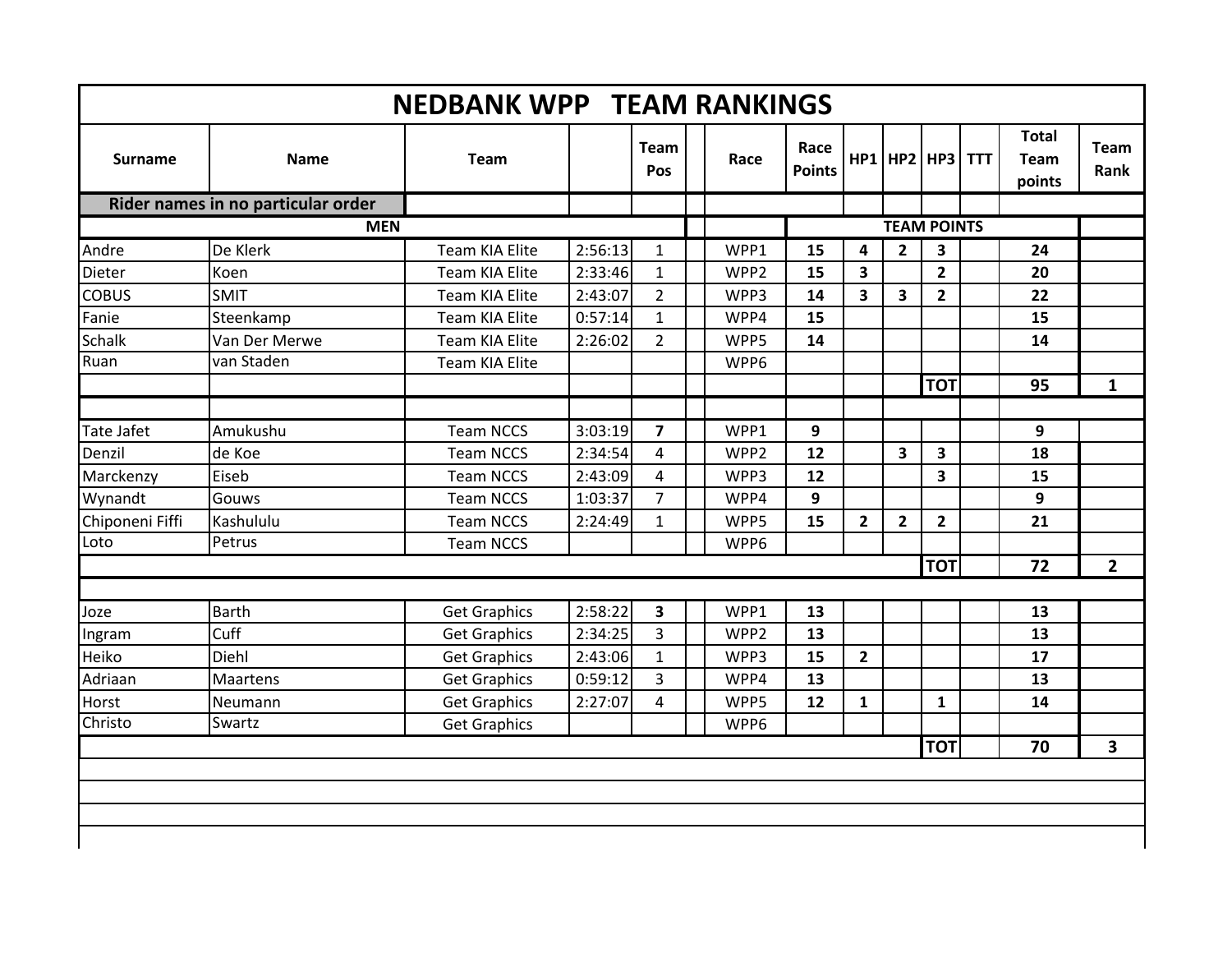| <b>Surname</b>  | <b>Name</b>     | <b>Team</b>         |         | <b>Team</b><br>Pos | Race             | Race<br><b>Points</b> |                         |                         | $HP1$ HP2 HP3 TTT | <b>Total</b><br><b>Team</b><br>points | <b>Team</b><br>Rank |
|-----------------|-----------------|---------------------|---------|--------------------|------------------|-----------------------|-------------------------|-------------------------|-------------------|---------------------------------------|---------------------|
| Jacques         | <b>Celliers</b> | Team Cathy - Scania | 2:56:15 | $\overline{2}$     | WPP1             | 14                    | $\overline{2}$          | 3                       | 3                 | 22                                    |                     |
| Jaco            | Hanekom         | Team Cathy - Scania | 2:34:16 | $\overline{2}$     | WPP <sub>2</sub> | 14                    | $\overline{\mathbf{3}}$ | $\overline{\mathbf{3}}$ | 1                 | 21                                    |                     |
| Pierre          | Knoetze         | Team Cathy - Scania | 2:46:09 | 5                  | WPP3             | 11                    | $\mathbf{1}$            | 3                       |                   | 15                                    |                     |
| Willie          | van Zyl         | Team Cathy - Scania | 1:02:39 | 6                  | WPP4             | 10                    |                         |                         |                   | 10                                    |                     |
| Jacques         | van Zyl         | Team Cathy - Scania | 0:00:00 | $\mathbf 0$        | WPP5             |                       |                         |                         |                   | $\mathbf 0$                           |                     |
| Danny           | Villinger       | Team Cathy - Scania |         |                    | WPP6             |                       |                         |                         |                   |                                       |                     |
|                 |                 |                     |         |                    |                  |                       |                         |                         | <b>TOT</b>        | 68                                    | 4                   |
|                 |                 |                     |         |                    |                  |                       |                         |                         |                   |                                       |                     |
| <b>Drikus</b>   | Coetzee         | Hollard             | 2:58:22 | 4                  | WPP1             | 12                    |                         | $\mathbf{1}$            |                   | 13                                    |                     |
| Gerhard Jr      | Mans            | Hollard             | 2:35:28 | 6                  | WPP2             | 10                    |                         |                         |                   | 10                                    |                     |
| Morne           | <b>NELL</b>     | Hollard             | 2:43:07 | <b>DNF</b>         | WPP3             | 8                     |                         |                         |                   | 8                                     |                     |
| Xavier          | Papo            | Hollard             | 0:58:13 | $\overline{2}$     | WPP4             | 14                    |                         |                         |                   | 14                                    |                     |
| Phillip         | Steyn           | Hollard             | 2:26:38 | 3                  | WPP5             | 13                    | 3                       | 3                       | 3                 | 22                                    |                     |
| Andre           | Vermeulen       | Hollard             |         |                    | WPP6             |                       |                         |                         |                   |                                       |                     |
|                 |                 |                     |         |                    |                  |                       |                         |                         | <b>TOT</b>        | 67                                    | 5                   |
|                 |                 |                     |         |                    |                  |                       |                         |                         |                   |                                       |                     |
| Des             | Doman           | <b>FLM BLACK</b>    | 3:01:54 | 6                  | WPP1             | 10                    |                         |                         |                   | 10                                    |                     |
| <b>Nick</b>     | du Plessis      | <b>FLM BLACK</b>    | 2:35:26 | 5                  | WPP <sub>2</sub> | 11                    |                         |                         |                   | 11                                    |                     |
| Clinton         | Hilfiker        | <b>FLM BLACK</b>    | 2:43:08 | 3                  | WPP3             | 13                    |                         |                         | 1                 | 14                                    |                     |
| George          | Thiele          | <b>FLM BLACK</b>    | 1:01:16 | 4                  | WPP4             | 12                    |                         |                         |                   | 12                                    |                     |
| <b>Braam</b>    | Vermeulen       | <b>FLM BLACK</b>    | 2:28:06 | 5                  | WPP5             | 11                    |                         | $\mathbf{1}$            |                   | 12                                    |                     |
| Allan           | <b>Viviers</b>  | <b>FLM BLACK</b>    |         |                    | WPP6             |                       |                         |                         |                   |                                       |                     |
|                 |                 |                     |         |                    |                  |                       |                         |                         | <b>TOT</b>        | 59                                    | 6                   |
|                 |                 |                     |         |                    |                  |                       |                         |                         |                   |                                       |                     |
| <b>Stefanus</b> | <b>Bohlke</b>   | Paratus             | 3:01:47 | 5                  | WPP1             | 11                    |                         |                         |                   | 11                                    |                     |
| Greg            | Chase           | Paratus             | 2:36:28 | $\overline{7}$     | WPP <sub>2</sub> | 9                     |                         |                         |                   | 9                                     |                     |
| Adrian          | de la Harpe     | Paratus             | 2:49:53 | 6                  | WPP3             | 10                    |                         |                         |                   | 10                                    |                     |
| Hans            | du Toit         | Paratus             | 1:03:45 | 8                  | WPP4             | 8                     |                         |                         |                   | 8                                     |                     |
| lan             | Grassow         | Paratus             | 0:00:00 | 0                  | WPP5             |                       |                         |                         |                   | $\mathbf 0$                           |                     |
| Marcel          | Holtz           | Paratus             |         |                    | WPP6             |                       |                         |                         |                   |                                       |                     |
|                 |                 |                     |         |                    |                  |                       |                         |                         | <b>TOT</b>        | 38                                    | $\overline{7}$      |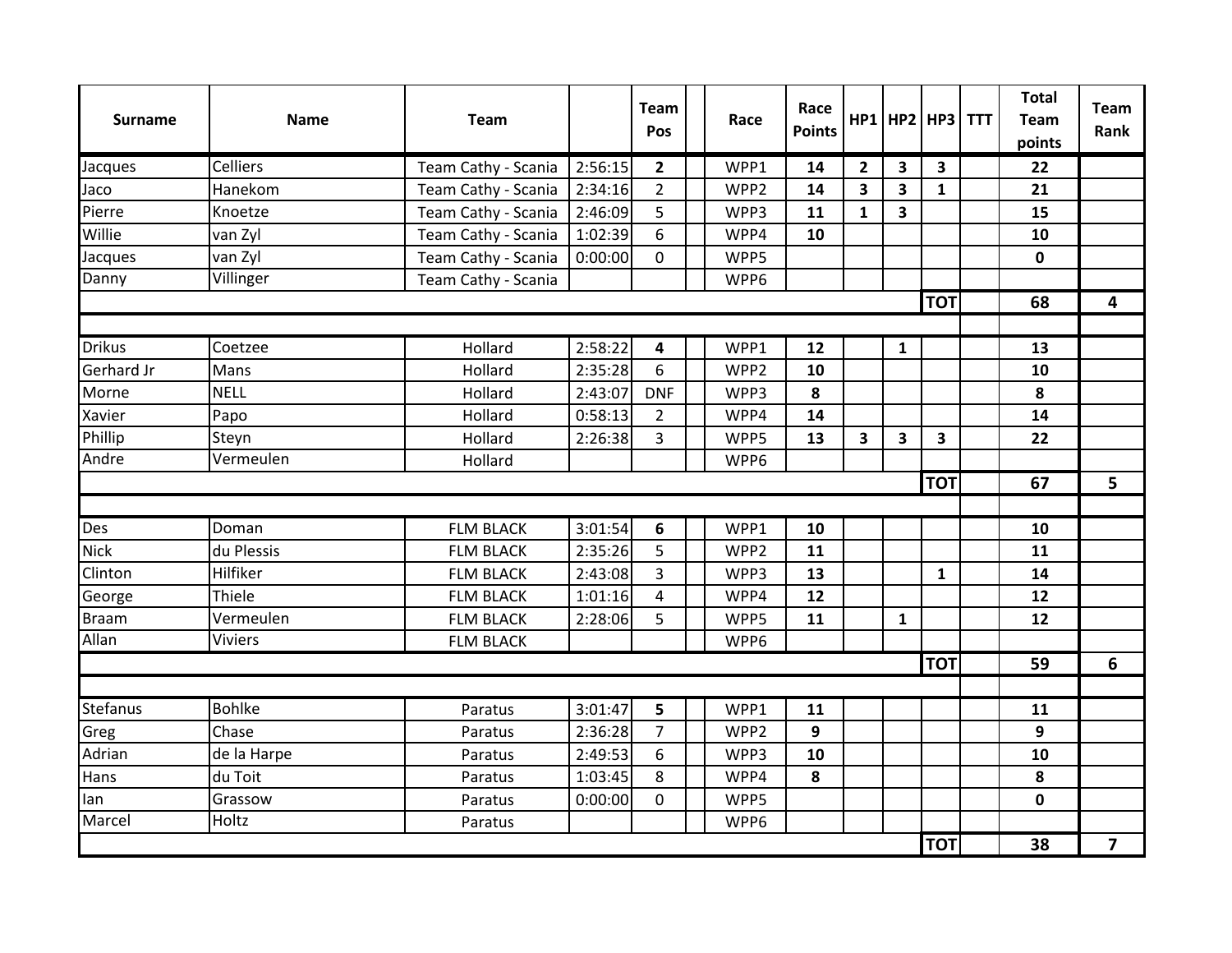| <b>Surname</b> | <b>Name</b>                                                    | <b>Team</b>         |            | <b>Team</b><br>Pos | Race | Race<br><b>Points</b> |  | HP1 HP2 HP3 TTT | <b>Total</b><br><b>Team</b><br>points | <b>Team</b><br>Rank |
|----------------|----------------------------------------------------------------|---------------------|------------|--------------------|------|-----------------------|--|-----------------|---------------------------------------|---------------------|
|                |                                                                |                     |            |                    |      |                       |  |                 |                                       |                     |
| Morne          | Honiball                                                       | Vertec Men          | 3:14:11    | 9                  | WPP1 | 7                     |  |                 | 7                                     |                     |
| <b>Brain</b>   | <b>Key</b>                                                     | Vertec Men          | 2:47:27    | 10                 | WPP2 | 6                     |  |                 | 6                                     |                     |
| Tyron          | Kotze                                                          | Vertec Men          | 2:56:44    | 7                  | WPP3 | 9                     |  |                 | 9                                     |                     |
| Fana           | Lambert                                                        | Vertec Men          | 1:04:16    | 9                  | WPP4 | $\overline{7}$        |  |                 | $\overline{\mathbf{z}}$               |                     |
| Peter          | le Riche                                                       | Vertec Men          | 2:31:27    | $\overline{7}$     | WPP5 | 9                     |  |                 | 9                                     |                     |
| Hardus         | <b>Nel</b>                                                     | Vertec Men          |            |                    | WPP6 |                       |  |                 |                                       |                     |
|                |                                                                |                     |            |                    |      |                       |  | <b>TOT</b>      | 38                                    | 8                   |
|                |                                                                |                     |            |                    |      |                       |  |                 |                                       |                     |
| Herman         | Bothma                                                         | FLM RED             | 3:06:05    | 8                  | WPP1 | 8                     |  |                 | 8                                     |                     |
| Christopher    | du Plessis                                                     | <b>FLM RED</b>      | 2:36:49    | 8                  | WPP2 | 8                     |  |                 | 8                                     |                     |
| <b>Titus</b>   | Koen                                                           | <b>FLM RED</b>      | <b>DNS</b> | <b>DNS</b>         | WPP3 | $\mathbf 0$           |  |                 | $\mathbf 0$                           |                     |
| Louis          | Peens                                                          | <b>FLM RED</b>      | 1:01:29    | 5                  | WPP4 | 11                    |  |                 | 11                                    |                     |
| Roual          | Spangenberg                                                    | <b>FLM RED</b>      | 2:30:40    | 6                  | WPP5 | 10                    |  |                 | 10                                    |                     |
| John           | Valentin                                                       | <b>FLM RED</b>      |            |                    | WPP6 |                       |  |                 |                                       |                     |
|                |                                                                |                     |            |                    |      |                       |  | <b>TOT</b>      | 37                                    | 9                   |
|                |                                                                |                     |            |                    |      |                       |  |                 |                                       |                     |
| Alex           | <b>Buchner</b>                                                 | <b>Cycletec PSG</b> | 3:10:42    | <b>DNF</b>         | WPP1 |                       |  |                 | 6                                     |                     |
| Stefanus       | Feris                                                          | <b>Cycletec PSG</b> | 2:41:44    | 9                  | WPP2 | $\overline{7}$        |  |                 | $\overline{\mathbf{z}}$               |                     |
| Gerson         | Garoeb                                                         | <b>Cycletec PSG</b> | 2:43:08    | <b>DNF</b>         | WPP3 | 0                     |  |                 | $\overline{\mathbf{z}}$               |                     |
| Diego          | Izaaks                                                         | <b>Cycletec PSG</b> | <b>DNS</b> | <b>DNS</b>         | WPP4 | $\mathbf 0$           |  |                 | $\mathbf 0$                           |                     |
| Frederick      | Van Greunen                                                    | <b>Cycletec PSG</b> | <b>DNS</b> | <b>DNS</b>         | WPP5 | 0                     |  |                 | 0                                     |                     |
| Ermin          | Van Wyk                                                        | <b>Cycletec PSG</b> |            |                    | WPP6 |                       |  |                 |                                       |                     |
|                |                                                                |                     |            |                    |      |                       |  | <b>TOT</b>      | 7                                     | 10                  |
|                | Race Points 1st = 15/2nd = 14/3rd = 13/4th = 12/10th = 6/ etc. |                     |            |                    |      |                       |  |                 |                                       |                     |
|                | Hotspot Points: $1st = 3/2nd = 2/3rd = 1$                      |                     |            |                    |      |                       |  |                 |                                       |                     |